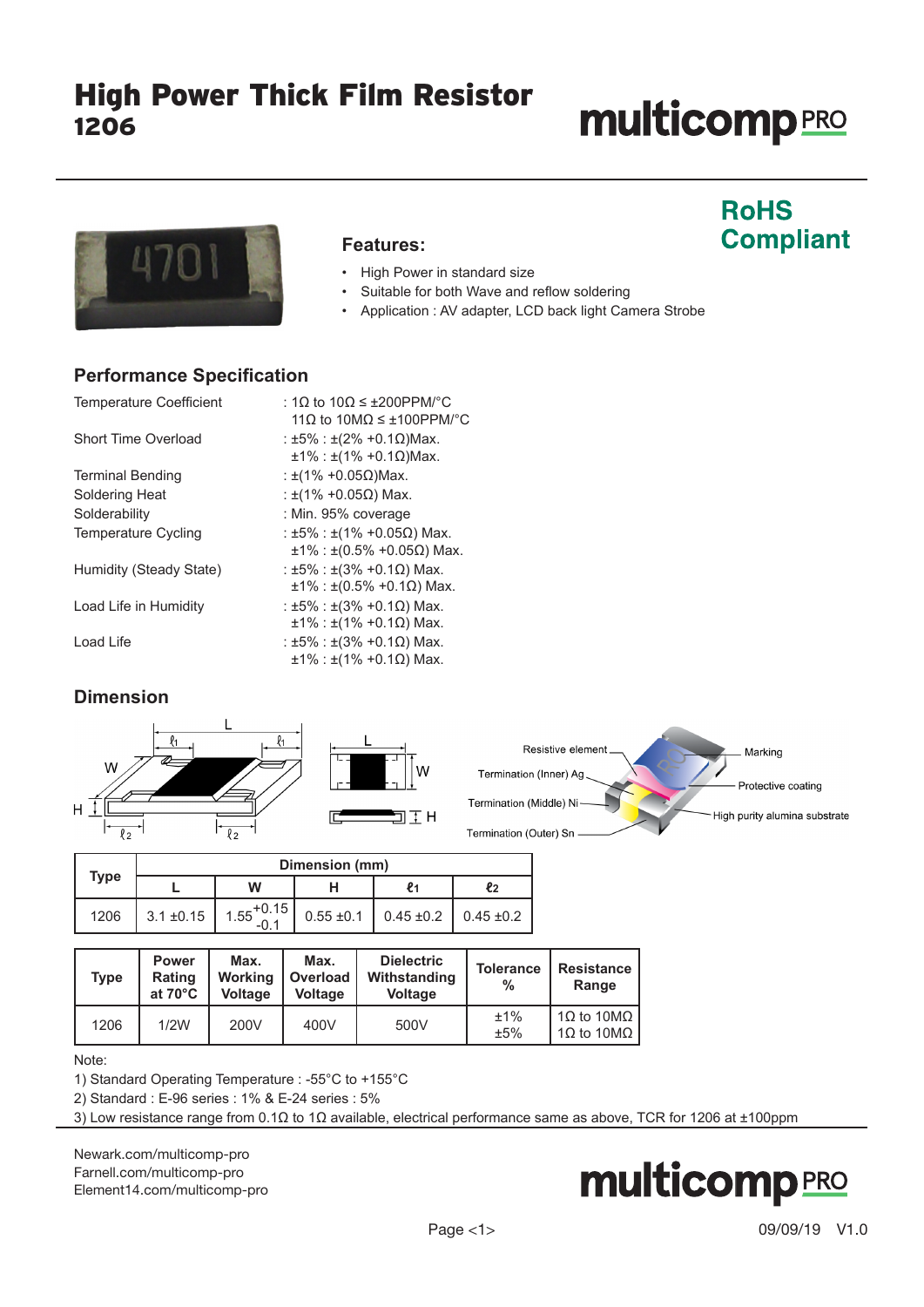# **multicomp**PRO

#### **Part Number Table**

| <b>Description</b>           | <b>Part Number</b> | <b>Description</b>           | <b>Part Number</b> |
|------------------------------|--------------------|------------------------------|--------------------|
| Resistor, 1206, 1R, 1%, 0.5W | MCHP06W2F100KT5E   | Resistor, 820R, 1206 1% 0.5W | MCHP06W2F8200T5E   |
| Resistor, 12R, 1206 1% 0.5W  | MCHP06W2F120JT5E   | Resistor, 3K3, 1206 1% 0.5W  | MCHP06W2F3301T5E   |
| Resistor, 15R, 1206 1% 0.5W  | MCHP06W2F150JT5E   | Resistor, 3K9, 1206 1% 0.5W  | MCHP06W2F3901T5E   |
| Resistor, 18R, 1206 1% 0.5W  | MCHP06W2F180JT5E   | Resistor, 4K7, 1206 1% 0.5W  | MCHP06W2F4701T5E   |
| Resistor, 22R, 1206 1% 0.5W  | MCHP06W2F220JT5E   | Resistor, 5K6, 1206 1% 0.5W  | MCHP06W2F5601T5E   |
| Resistor, 27R, 1206 1% 0.5W  | MCHP06W2F270JT5E   | Resistor, 6.8K, 1206 1% 0.5W | MCHP06W2F6801T5E   |
| Resistor, 100R, 500MW, 1%    | MCHP06W2F1000T5E   | Resistor, 8.2K, 1206 1% 0.5W | MCHP06W2F8201T5E   |
| Resistor, 120R, 1206 1% 0.5W | MCHP06W2F1200T5E   | Resistor, 33K, 1206 1% 0.5W  | MCHP06W2F3302T5E   |
| Resistor, 150R, 1206 1% 0.5W | MCHP06W2F1500T5E   | Resistor, 39K, 1206 1% 0.5W  | MCHP06W2F3902T5E   |
| Resistor, 180R, 1206 1% 0.5W | MCHP06W2F1800T5E   | Resistor, 270K, 1206 1% 0.5W | MCHP06W2F2703T5E   |
| Resistor, 220R, 1206 1% 0.5W | MCHP06W2F2200T5E   | Resistor, 1M, 1206 1% 0.5W   | MCHP06W2F1004T5E   |
| Resistor, 270R, 1206 1% 0.5W | MCHP06W2F2700T5E   | Resistor, 1M2, 1206 1% 0.5W  | MCHP06W2F1204T5E   |
| Resistor, 1K, 500MW, 1%      | MCHP06W2F1001T5E   | Resistor, 1M5, 1206 1% 0.5W  | MCHP06W2F1504T5E   |
| Resistor, 1K2, 1206 1% 0.5W  | MCHP06W2F1201T5E   | Resistor, 1M8, 1206 1% 0.5W  | MCHP06W2F1804T5E   |
| Resistor, 1K5, 1206 1% 0.5W  | MCHP06W2F1501T5E   | Resistor, 2M2, 1206 1% 0.5W  | MCHP06W2F2204T5E   |
| Resistor, 1K8, 1206 1% 0.5W  | MCHP06W2F1801T5E   | Resistor, 2M7, 1206 1% 0.5W  | MCHP06W2F2704T5E   |
| Resistor, 2K2, 1206 1% 0.5W  | MCHP06W2F2201T5E   | Resistor, 10M, 1206 1% 0.5W  | MCHP06W2F1005T5E   |
| Resistor, 2K7, 1206 1% 0.5W  | MCHP06W2F2701T5E   | Resistor, 47K, 1206 1% 0.5W  | MCHP06W2F4702T5E   |
| Resistor, 33R, 1206 1% 0.5W  | MCHP06W2F330JT5E   | Resistor, 56K, 1206 1% 0.5W  | MCHP06W2F5602T5E   |
| Resistor, 39R, 1206 1% 0.5W  | MCHP06W2F390JT5E   | Resistor, 68K, 1206 1% 0.5W  | MCHP06W2F6802T5E   |
| Resistor, 47R, 1206 1% 0.5W  | MCHP06W2F470JT5E   | Resistor, 82K, 1206 1% 0.5W  | MCHP06W2F8202T5E   |
| Resistor, 56R, 1206 1% 0.5W  | MCHP06W2F560JT5E   | Resistor, 330K, 1206 1% 0.5W | MCHP06W2F3303T5E   |
| Resistor, 68R, 1206 1% 0.5W  | MCHP06W2F680JT5E   | Resistor, 390K, 1206 1% 0.5W | MCHP06W2F3903T5E   |
| Resistor, 82R, 1206 1% 0.5W  | MCHP06W2F820JT5E   | Resistor, 470K, 1206 1% 0.5W | MCHP06W2F4703T5E   |
| Resistor, 390R, 1206 1% 0.5W | MCHP06W2F3900T5E   | Resistor, 560K, 1206 1% 0.5W | MCHP06W2F5603T5E   |
| Resistor, 470R, 1206 1% 0.5W | MCHP06W2F4700T5E   | Resistor, 680K, 1206 1% 0.5W | MCHP06W2F6803T5E   |
| Resistor, 10K, 1206 1% 0.5W  | MCHP06W2F1002T5E   | Resistor, 820K, 1206 1% 0.5W | MCHP06W2F8203T5E   |
| Resistor, 12K, 1206 1% 0.5W  | MCHP06W2F1202T5E   | Resistor, 3M3, 1206 1% 0.5W  | MCHP06W2F3304T5E   |
| Resistor, 15K, 1206 1% 0.5W  | MCHP06W2F1502T5E   | Resistor, 3M9, 1206 1% 0.5W  | MCHP06W2F3904T5E   |
| Resistor, 18K, 1206 1% 0.5W  | MCHP06W2F1802T5E   | Resistor, 4M7, 1206 1% 0.5W  | MCHP06W2F4704T5E   |
| Resistor, 22K, 1206 1% 0.5W  | MCHP06W2F2202T5E   | Resistor, 5M6, 1206 1% 0.5W  | MCHP06W2F5604T5E   |
| Resistor, 27K, 1206 1% 0.5W  | MCHP06W2F2702T5E   | Resistor, 6M8, 1206 1% 0.5W  | MCHP06W2F6804T5E   |
| Resistor, 100K, 1206 1% 0.5W | MCHP06W2F1003T5E   | Resistor, 8M2, 1206 1% 0.5W  | MCHP06W2F8204T5E   |
| Resistor, 120K, 1206 1% 0.5W | MCHP06W2F1203T5E   | Resistor, 1R, 1206 5% 0.5W   | MCHP06W2J010JT5E   |
| Resistor, 150K, 1206 1% 0.5W | MCHP06W2F1503T5E   | Resistor, 12R, 1206 5% 0.5W  | MCHP06W2J0120T5E   |
| Resistor, 180K, 1206 1% 0.5W | MCHP06W2F1803T5E   | Resistor, 15R, 1206 5% 0.5W  | MCHP06W2J0150T5E   |
| Resistor, 220K, 1206 1% 0.5W | MCHP06W2F2203T5E   | Resistor, 18R, 1206 5% 0.5W  | MCHP06W2J0180T5E   |
| Resistor, 560R, 1206 1% 0.5W | MCHP06W2F5600T5E   | Resistor, 22R, 1206 5% 0.5W  | MCHP06W2J0220T5E   |
| Resistor, 680R, 1206 1% 0.5W | MCHP06W2F6800T5E   | Resistor, 27R, 1206 5% 0.5W  | MCHP06W2J0270T5E   |

[Newark.com/multicomp-](https://www.newark.com/multicomp-pro)pro [Farnell.com/multicomp](https://www.farnell.com/multicomp-pro)-pro [Element14.com/multicomp-pro](https://element14.com/multicomp-pro)